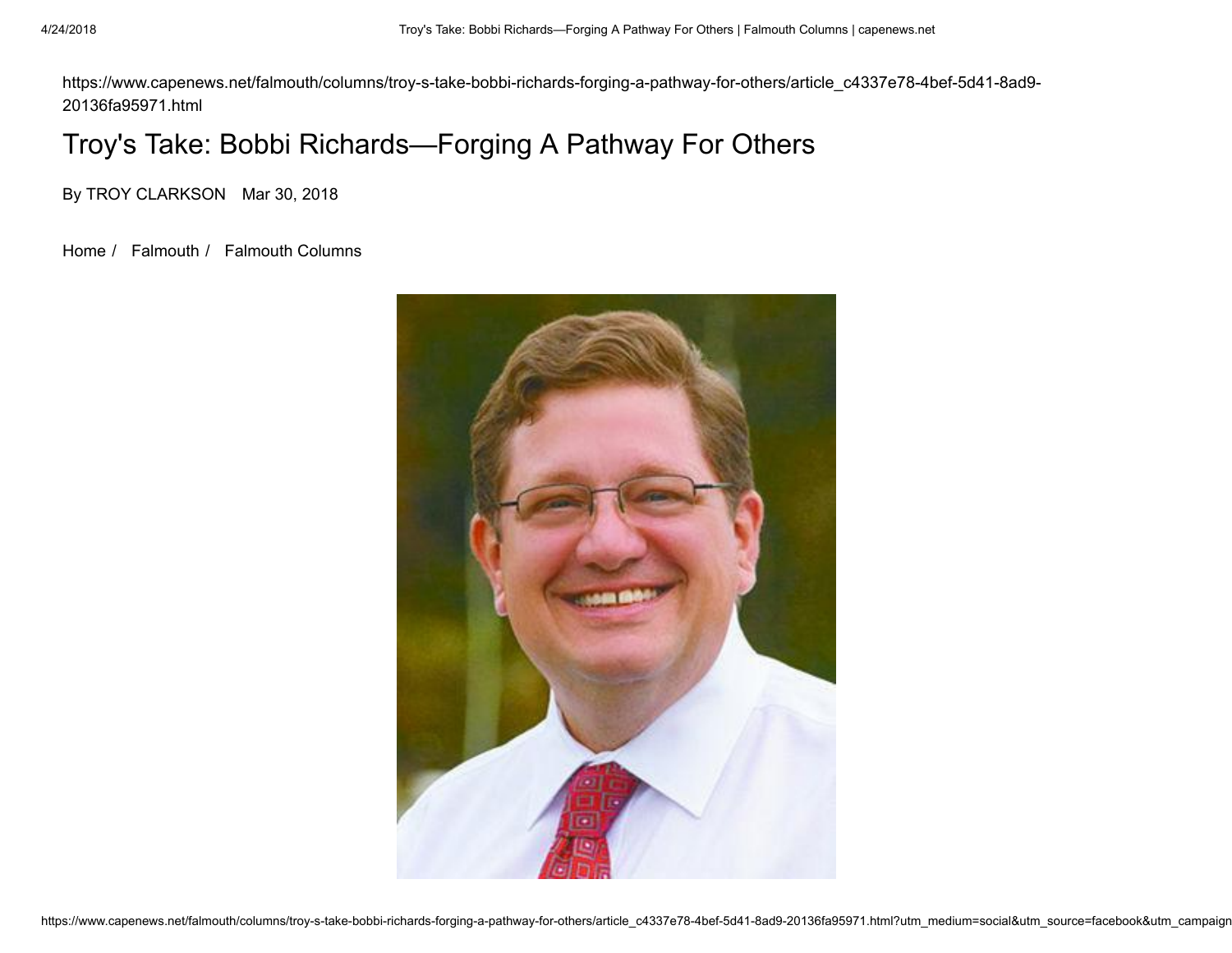From kindergarten to 5th grade, Bobbi Richards went to five different schools. A lack of sustainable and attainable housing led to frequent moves and constant instability. As a result, she made few friends, did not sprout roots in any community, and felt no connection to any sort of a future. She was acutely aware of her poverty and recounted vividly for me when we met this week a particularly poignant moment in her childhood when, upon returning from school to a cup of hot cocoa, she began to weep, shedding tears of gratitude for a treat that she neither expected nor thought was possible.

That all changed when Bobbi's mom was approached by a friend at their church with an offer to help find a rental home. The friend also made contact with a local housing agency that provided the support and a pathway to find that home. Before long, Bobbi and her family had the roots and the stability that had eluded them her entire life. "I started feeling like education was doable," she noted to me, demonstrating through her own life experiences the critical importance of sustainable and attainable housing as a cornerstone of a stable family. With the foundation of a home in place, Bobbi's constant instabilities turned into the constant exploration of Bobbi's abilities.

Soon, she was playing Dungeons and Dragons in a gifted program at school. Soon thereafter, she and her mom were discussing a word that was previously absent in her family lexicon—college. While she initially had dreams of being a French translator, a socioeconomics course opened her eyes and her mind to a new spectrum of intellectual possibilities and became her new pursuit.

The birth of her daughter during her college years did not deter her educational pursuits. In fact, it solidified her motivation when a professor admonished her, warning that if she left school to be a mom, she'd never go back. Her own mom disagreed, explaining that she could transfer the credits she had already earned toward an associate's degree. She did and never looked back. Associate's. Bachelor's. Master's. This gifted woman also had the gift of a drive to make things better.

She then took a job as a receptionist at a local Salvation Army office where one of her responsibilities was to log and follow up on tenant complaints on a Salvation Army-owned property. Her energy, experience, and intellectual acumen were apparent, as not long thereafter, while on a much-anticipated Disney vacation with her husband and daughter, she got a call asking her to be a manager for that same Salvation Army organization. Her new boss handed her a thick Housing and Urban Development (HUD) manual and told her to read and understand it. She did.